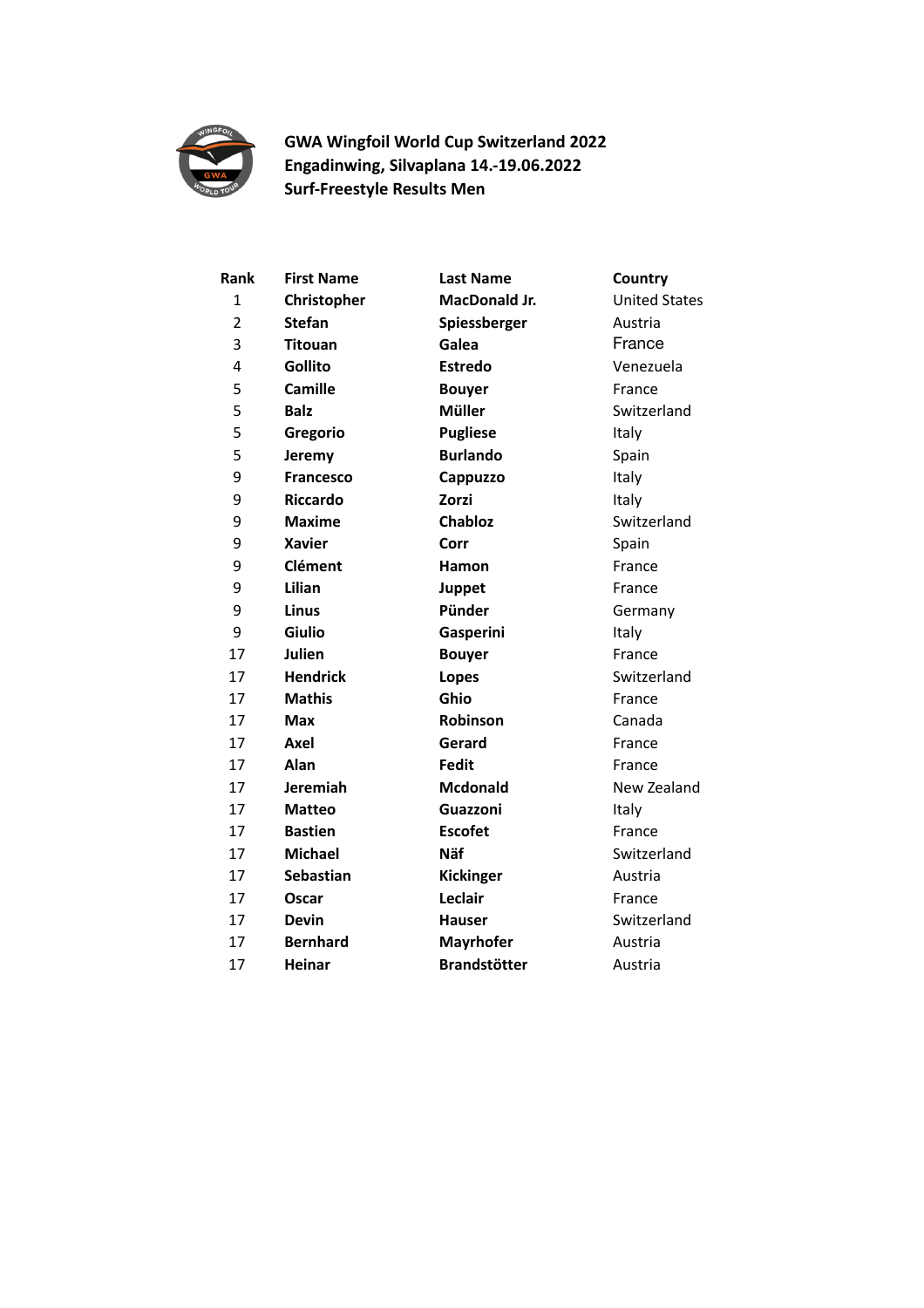

**GWA Wingfoil World Cup Switzerland 2022 Engadinwing, Silvaplana 14.-19.06.2022 Surf-Freestyle Results Women**

| Rank | <b>First Name</b> | <b>Last Name</b>          | Country            |
|------|-------------------|---------------------------|--------------------|
| 1    | Pavla             | <b>Novotna</b>            | Czech Republic     |
| 2    | <b>Nia</b>        | <b>Suardiaz Munzinger</b> | Spain              |
| 3    | <b>Flora</b>      | <b>Artzner</b>            | France             |
| 4    | <b>Maaike</b>     | <b>Huvermann</b>          | Netherlands        |
| 5    | Orane             | <b>Ceris</b>              | New Caledonia      |
| 5    | Tessa             | <b>Beumer</b>             | <b>Netherlands</b> |
| 5    | <b>Manuela</b>    | Jungo                     | Switzerland        |
| 5    | Eva               | <b>Wyss</b>               | Switzerland        |
| 9    | <b>Kylie</b>      | <b>Belloeuvre</b>         | France             |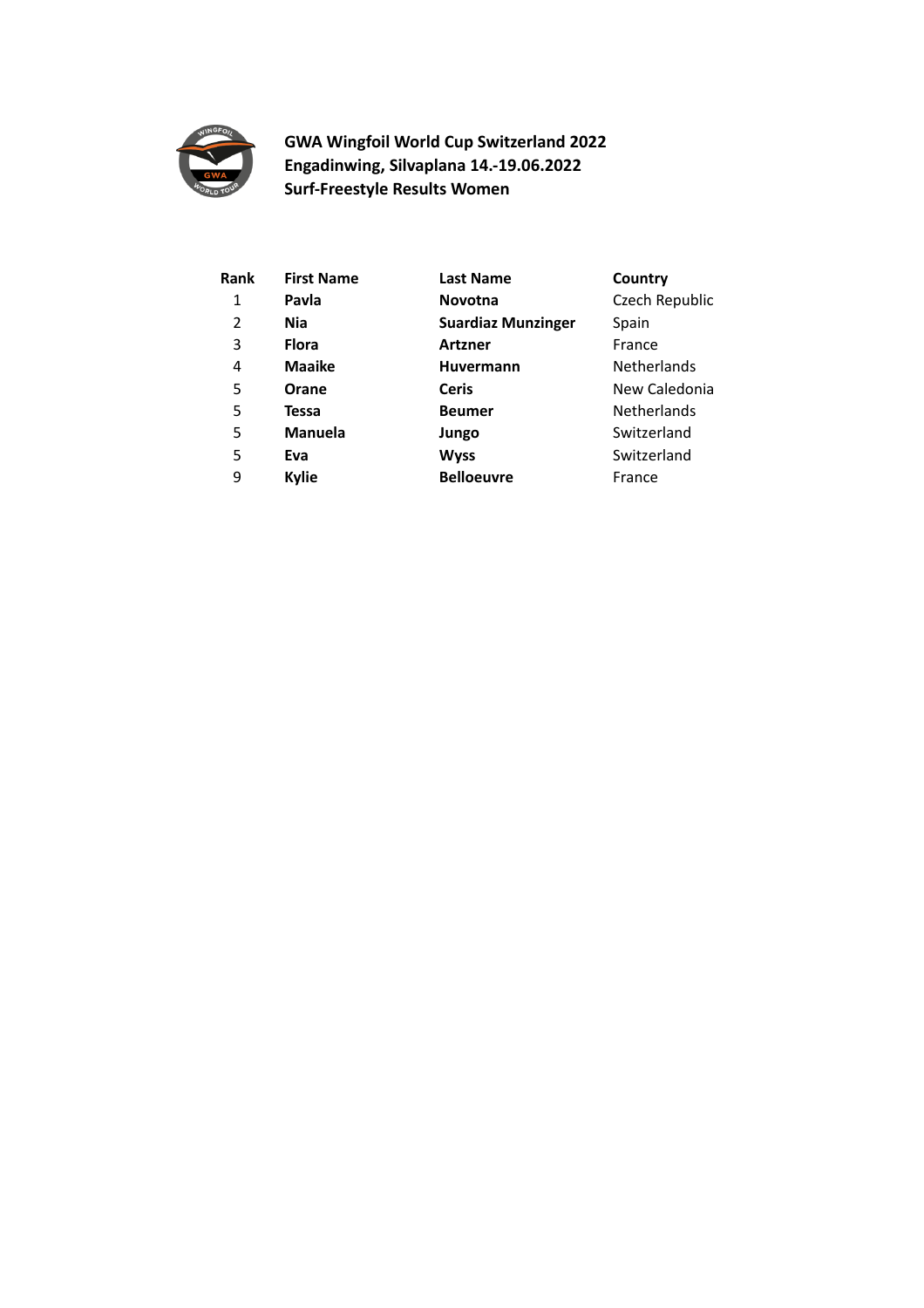

## **GWA Wingfoil World Cup Switzerland 2022 Engadinwing, Silvaplana 14.-19.06.2022 Surf-Slalom Results Men**

| Rank         | <b>First Name</b> | <b>Last Name</b>       | Country              |
|--------------|-------------------|------------------------|----------------------|
| $\mathbf{1}$ | <b>Francesco</b>  | Cappuzzo               | Italy                |
| 2            | <b>Titouan</b>    | Galea                  | France               |
| 3            | Camille           | <b>Bouyer</b>          | France               |
| 4            | <b>Mathis</b>     | Ghio                   | France               |
| 5            | Alessandro        | Tomasi                 | Italy                |
| 6            | <b>Balz</b>       | Müller                 | Switzerland          |
| 7            | Nicoló            | Spanu                  | Italy                |
| 8            | Alan              | <b>Fedit</b>           | France               |
| 9            | Luca              | Franchi                | Italy                |
| 10           | <b>Bastien</b>    | <b>Escofet</b>         | France               |
| 11           | <b>Maxime</b>     | Chabloz                | Switzerland          |
| 12           | Linus             | Pünder                 | Germany              |
| 13           | <b>Riccardo</b>   | Zorzi                  | Italy                |
| 14           | Julien            | <b>Bouyer</b>          | France               |
| 15           | Jeremy            | <b>Burlando</b>        | Spain                |
| 16           | Gregorio          | <b>Pugliese</b>        | Italy                |
| 17           | Axel              | Gerard                 | France               |
| 18           | <b>Clément</b>    | Hamon                  | France               |
| 19           | Christopher       | <b>MacDonald Jr.</b>   | <b>United States</b> |
| 20           | <b>Xavier</b>     | Corr                   | Spain                |
| 21           | Max               | Robinson               | Canada               |
| 22           | Noé               | <b>Cantaloube</b>      | France               |
| 23           | <b>Giulio</b>     | Gasperini              | Italy                |
| 24           | Jeremiah          | <b>Mcdonald</b>        | New Zealand          |
| 25           | Lilian            | Juppet                 | France               |
| 26           | <b>Devin</b>      | <b>Hauser</b>          | Switzerland          |
| 27           | Oscar             | Leclair                | <b>United States</b> |
| 28           | Léandre           | <b>Carlier Arquoit</b> | France               |
| 29           | <b>Bernhard</b>   | <b>Mayrhofer</b>       | Austria              |
| 30           | <b>Matteo</b>     | Guazzoni               | Italy                |
| 31           | Stefan            | Spiessberger           | United States        |
| 32           | <b>Thomas</b>     | Goodricke              | Switzerland          |
| 33           | <b>Ivan</b>       | Kamm                   | Switzerland          |
| 34           | <b>Daniel</b>     | <b>Hauser</b>          | Switzerland          |
| 35           | <b>Heinar</b>     | <b>Brandstotter</b>    | Austria              |
| 36           | Raimondo          | Gasperini              | Italy                |
| 37           | <b>Chris</b>      | <b>MacDonald Sr.</b>   | <b>United States</b> |
| 38           | Gollito           | <b>Estredo</b>         | Venezuela            |
| 39           | Carlo             | Ciabatti               | Italy                |
| 40           | Sebastian         | Kickinger              | Austria              |